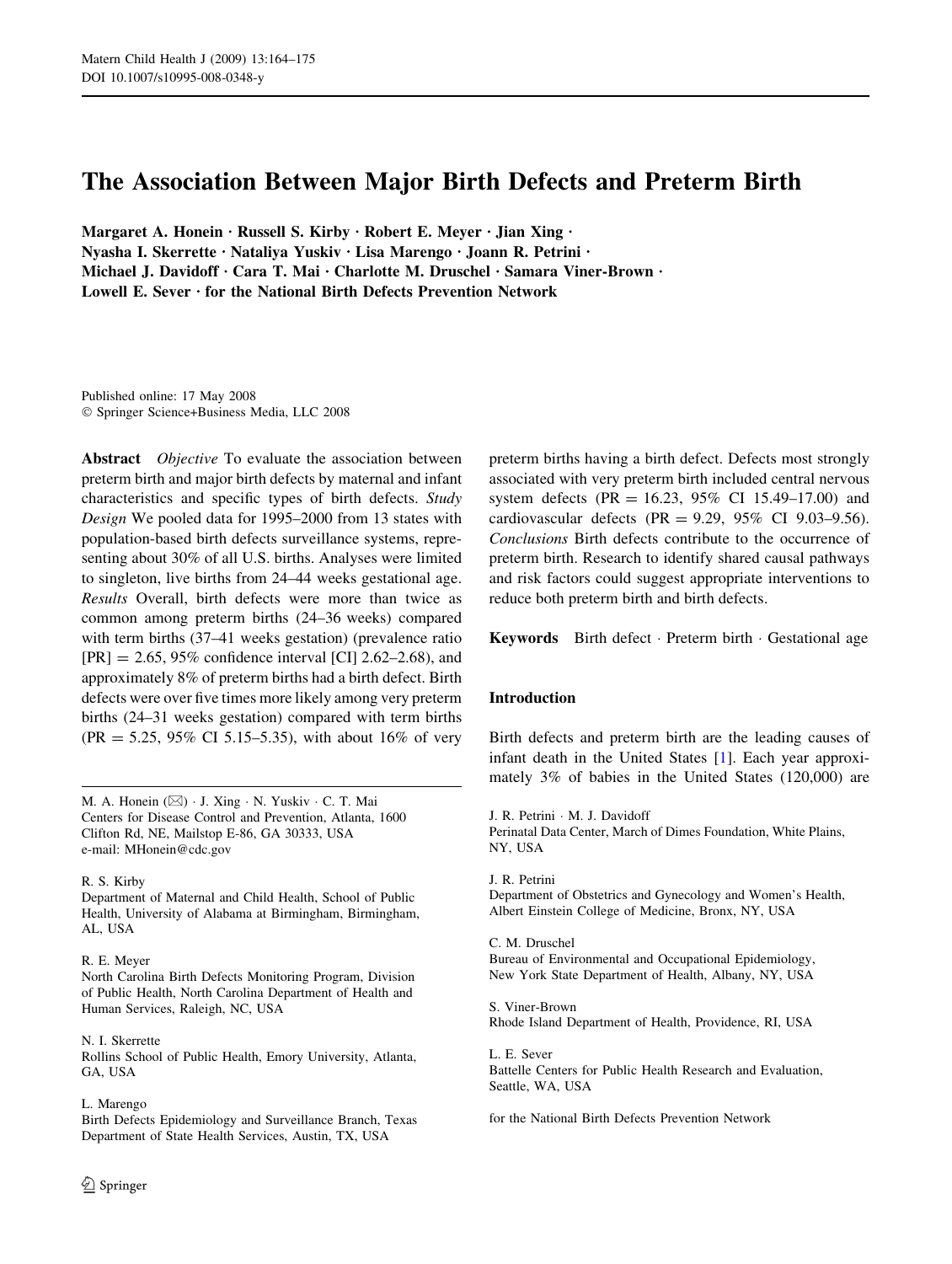born with major birth defects and 12.5% (nearly half a million) are born preterm (less than 37 completed weeks of gestation) [\[2](#page-10-0), [3\]](#page-10-0). While separate efforts have monitored the occurrence of birth defects and preterm birth, the role of birth defects in the occurrence of preterm birth is not well understood [[4\]](#page-10-0). A recent hospital-based study in Argentina found an approximate twofold association between birth defects and preterm birth [[5\]](#page-10-0).

Existing U.S. regional studies have shown substantial overlap between birth defects and preterm birth. A study in metropolitan Atlanta for the years 1989 through 1995 found that preterm infants were more than twice as likely to have birth defects as term infants (37–41 weeks) (risk ratio = 2.43;  $95\%$  confidence interval [CI] 2.30–2.56) [\[2](#page-10-0)]. Also in metropolitan Atlanta, an inverse relation between birth defects prevalence and birthweights was observed among infants born from 1978 to 1988 [[6\]](#page-10-0). Birth defects prevalence decreased with increasing birthweight from 16.2% for very low birthweight infants  $(\leq1,500 \text{ g})$  to 3.2% for normal birthweight (2,500–3,999 g) infants. A study in California of births from 1984 to 1996 found that structural birth defects occurred in more than 8% of infants born at 30 weeks gestation or less, but only in about 2% of term infants (37 weeks gestation or greater) [\[7](#page-10-0)].

While these studies showed an association between gestational age or birthweight and major birth defects, they represented small geographic areas of the United States and employed differing methodologies. To date, no multistate analyses of birth defects prevalence by gestational age have been conducted. We sought to quantify the proportion of preterm births with major birth defects and evaluate the association between preterm birth and birth defects using combined data from 13 states representing approximately 30% of all U.S. births from 1995 to 2000. This large study of a diverse population will help define the combined impact of birth defects and prematurity in the United States.

# Methods

Currently, 35 programs report aggregate data to the National Birth Defects Prevention Network (NBDPN) for inclusion in the NBDPN's annual Congenital Malformations Surveillance Report [\[8](#page-10-0)]. We invited all state-based programs reporting data to the NBDPN to participate in this study. To participate, the surveillance system had to provide individual level data on all live-born infants with major birth defects. Participating states included: Colorado, Georgia, Hawaii, Illinois, Kentucky, Michigan, Missouri, New York, North Carolina, Oklahoma, Rhode Island, Texas, and West Virginia. All participating states ascertained major birth defects up to at least 1 year of age. All systems provided statewide data except for Georgia (data from five counties of metropolitan Atlanta only) and Texas (data from various health regions in 1996–1998, statewide for 1999–2000). Ten states provided data for the entire time period of interest (1995–2000). Texas submitted data for 1996–2000 only, while Rhode Island and Kentucky submitted data for 1998–2000. Programs matched their birth defects registry data with state vital statistics and provided selected maternal and infant variables from the birth certificate for infants with a major birth defect. This matched file containing birth defects and birth certificate data served as the numerator for calculations on the prevalence of birth defects among preterm and term births. Denominator data were obtained from U.S. natality files for 1995–2000 (for all participating states except Texas) [[9\]](#page-10-0) and from the Texas Vital Statistics Files for Texas to enable the inclusion of only the specific public health regions with birth defects surveillance in 1996–1998. The denominator files were selected to cover the same geographic region and time periods as the available numerator files, and included 7,209,768 live births in the 13 states.

Programs were asked to provide the gestational age for infants with major birth defects using the clinical estimate of gestation as reported on birth certificates. Gestational age for the denominator of total live births was obtained using the same variable from the birth certificates. We excluded infants: (1) less than 24 weeks gestation (1,625  $[0.55\%]$  infants with birth defects and 18,179  $[0.25\%]$  total live births) or, (2) greater than 44 weeks  $(4,961 \; [1.69\%]$ infants with birth defects and 90,467 [1.25%] total live births) from all analyses. Infants less than 24 weeks were excluded because: (1) the sensitivity for birth defects ascertainment among births of 20–23 weeks gestation is low, (2) a relatively small proportion of live births compared to other pregnancy outcomes occur at 20–23 weeks gestation, and (3) the bulk of the burden of preterm birth occurs from 24 to 36 weeks gestation. Infants with gestational age greater than 44 weeks were excluded because these represented implausible values of gestational age. All analyses were limited to singleton births because plurality is strongly associated with preterm birth and with many types of major birth defects.

In addition, both the numerator and denominator data were cleaned to exclude implausible gestational age values for a given birthweight [\[10](#page-10-0)], meaning those beyond the 1st and 99th percentile distributions of gestational age for birthweight. This cleaning excluded 1,133 (0.42%) infants with birth defects and 8,326 (0.12%) of the total live births with values of gestational age for a given birthweight that were implausible. Gestational age (in weeks) was categorized as follows: 24–31 (very preterm), 32–36 (moderately preterm), 37–41 (term), and 42–44 (post-term).

Among all births, we excluded conditions that are considered normal conditions of prematurity: patent ductus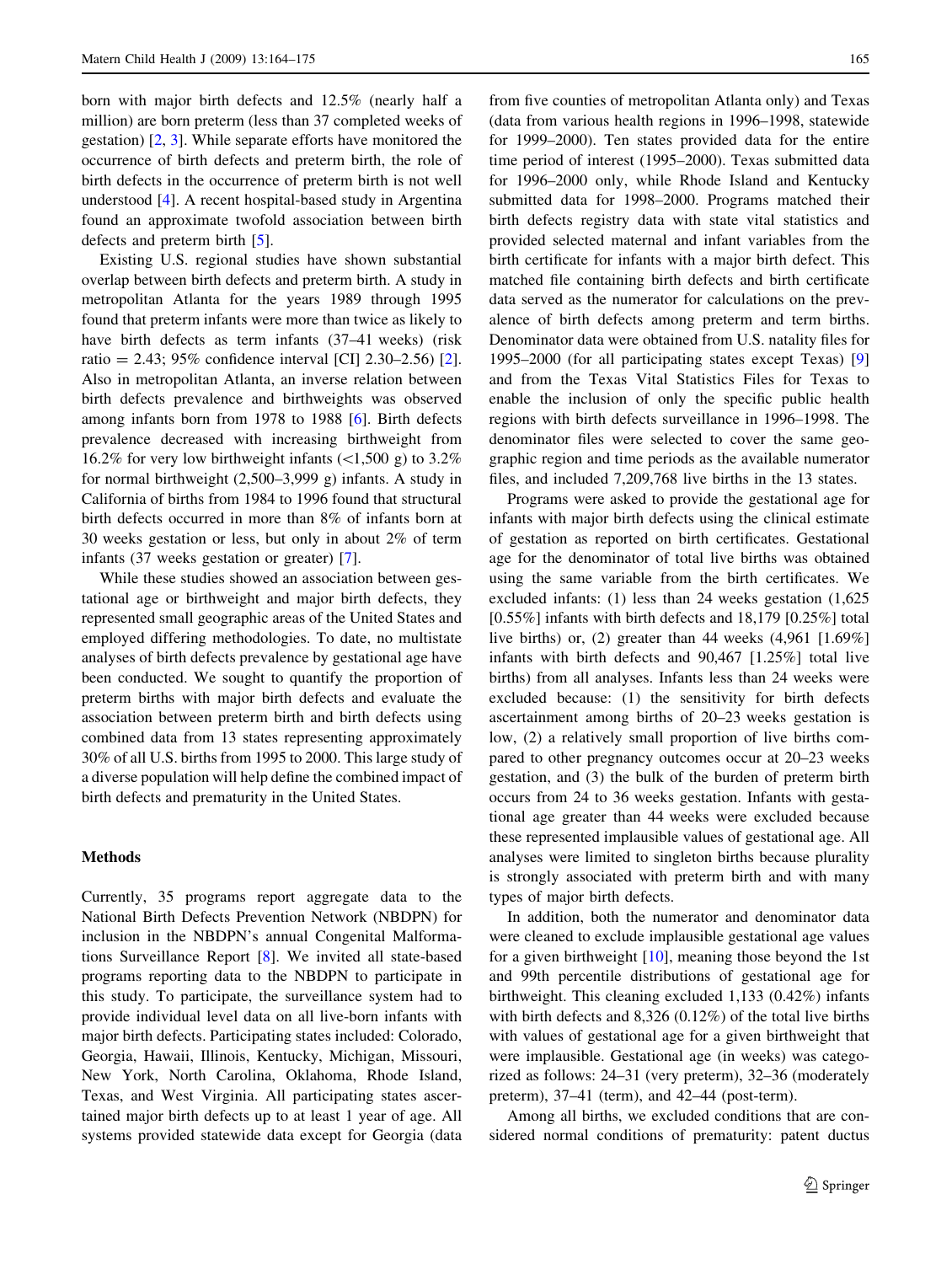arteriosus, persistent foramen ovale, lung hypoplasia, and undescended testicles. Additionally, because these conditions share the same ICD-9-CM 4-digit codes with other diagnoses, and many systems did not have detail beyond the 4-digit code, we also excluded the following conditions: atrial septal defects (745.5, same code as patent foramen ovale), lung agenesis/aplasia (748.5, same code as lung hypoplasia), and ectopic testis (752.5, same code as undescended testicles). A total of 23,917 infants were excluded from the numerator (infants with birth defects) based on these criteria.

We used the prevalence ratio (PR) to compare the prevalence of birth defects among very preterm births (24–31 weeks) and moderately preterm births (32 –36 weeks) with the prevalence of birth defects among term births (37–41 weeks). We calculated 95% CIs for each PR using SAS PROC GENMOD with the log link model and assuming a Poisson distribution. Stratified analysis was used to assess factors potentially modifying the association between preterm birth and birth defects. Factors assessed included: maternal race/ethnicity (non-Hispanic white, non-Hispanic black, Hispanic, other), maternal age in years (13–24, 25–34,  $\geq$ 35) number of previous live births (none, 1 or more), maternal education  $(\leq 12 \text{ years}, 12 \text{ years}, > 12 \text{ years})$ , initiation of prenatal care (first trimester, second trimester, third trimester, no prenatal care), and delivery method (vaginal, vaginal birth after C-section, primary C-section, repeat C-section). To improve comparability, birth certificates were used as the source of these data for both the numerator and denominator.

The association between birth defects and preterm birth was also analyzed by state of residence and type of defect. We first considered the relation between preterm birth and defects by organ system: central nervous system; eye, face, neck, and ear defects; cardiovascular defects; respiratory defects; orofacial defects; gastrointestinal defects; genitourinary defects; musculoskeletal defects; skin defects; and chromosomal defects. We also assessed selected defects within organ systems. For multivariate analysis, Poisson regression was used to assess the association between preterm births and birth defects while adjusting for state of residence, maternal age, maternal race/ethnicity, and timing of prenatal care [[11\]](#page-10-0).

# **Results**

There were 6,883,582 singleton live births from 24 to 44 weeks gestation with plausible values of gestational age for birthweight in the 13 states pooled for this analysis (Table [1](#page-3-0)). Birth defects surveillance systems identified major birth defects in 229,740 of these infants, following exclusions. While nearly eight percent of all singleton, live

births in this analysis were delivered preterm (24– 36 weeks gestation by clinical estimate of gestational age), the preterm birth rate among infants with major birth defects was 18.3%. The majority of preterm births occurred between 32 and 36 weeks gestation, both among infants with birth defects (71.9%) and all live births (85.6%). Overall, birth defects were more than twice as common among all preterm infants (24–36 weeks gestation) than among term infants (adjusted  $PR = 2.65, 95\% \text{ CI } 2.62-2.68$ , with about 8% of preterm births having a major birth defect. Birth defects were over five times as likely among very preterm births (24–31 weeks gestation) than among term infants (adjusted  $PR = 5.25, 95\%$ CI 5.15–5.35), with about 16% of very preterm infants having a major birth defect.

Preterm births comprise approximately 6.9% of non-Hispanic white and 7.5% of Hispanic births, but a much larger percent (11.9%) of non-Hispanic black births.

Very preterm and moderately preterm birth was more strongly associated with major birth defects among non-Hispanic white  $(\text{PR} = 5.81 \text{ and } 2.37, \text{ respectively})$  and Hispanic mothers ( $PR = 5.71$  and 2.33, respectively) than among non-Hispanic black mothers ( $PR = 4.45$  and 1.98, respectively) (Table [2\)](#page-4-0). The association between preterm birth and birth defects was similar across categories of maternal age, maternal education, parity, timing of prenatal care, and delivery method.

Most of the state-specific estimates for the association between both very preterm and moderately preterm birth and birth defects were similar in magnitude to the pooled estimate (Table [3\)](#page-5-0). However, the strongest associations for moderately preterm birth was observed in Illinois (adjusted  $PR = 3.61$ ) and the strongest associations for very preterm birth were in Illinois and Hawaii. The weakest associations for moderately preterm birth were in Kentucky (adjusted  $PR = 1.69$  and Rhode Island (adjusted  $PR = 1.76$ ).

By organ system, the strongest association between moderately preterm birth and birth defects was for central nervous system defects (PR = 4.31, 95% CI 4.15–4.48) (Table [4\)](#page-6-0). Orofacial defects showed a weaker association with preterm birth ( $PR = 1.87$ ). Musculoskeletal defects as a group were associated with moderately preterm birth  $(PR = 2.15)$ , but the subcategory of abdominal wall defects (which includes gastroschisis and omphalocele) was more strongly associated with moderately preterm birth  $(PR = 9.24)$ . Similarly, while gastrointestinal defects as a group were associated with moderately preterm birth  $(PR = 2.81)$ , the subcategories for esophageal atresia/tracheoesophageal atresia ( $PR = 6.01$ ) and small intestinal atresia (PR  $= 8.36$ ) displayed particularly strong associations. Additional specific birth defects strongly associated with moderately preterm birth included anencephalus  $(PR = 9.57)$ , congenital hydrocephalus  $(PR = 5.44)$ , and renal agenesis/dysgenesis ( $PR = 5.13$ ).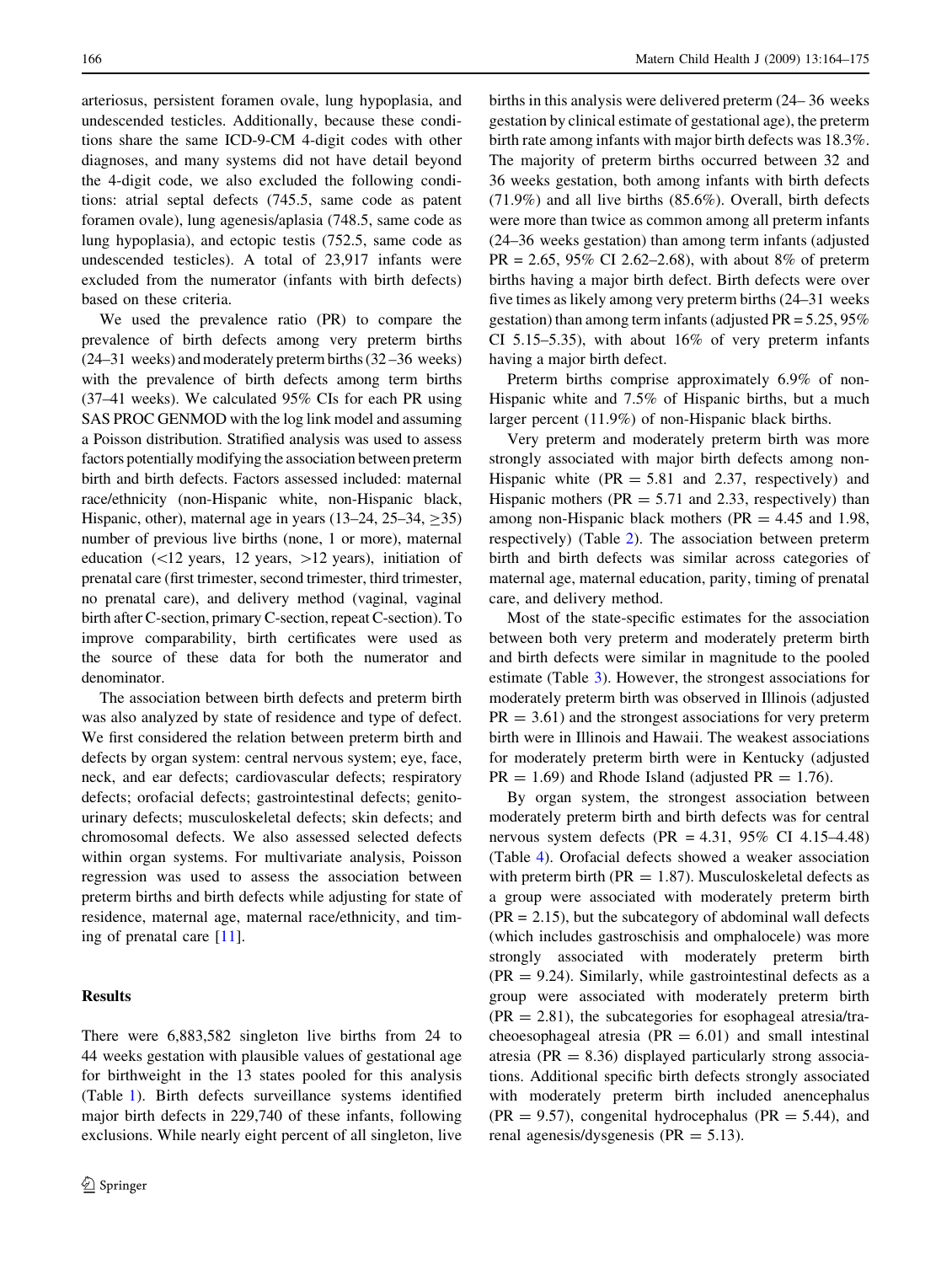<span id="page-3-0"></span>**Table 1** Prevalence of major birth defects by gestational age, 13 states<sup>a</sup>, 1995–2000<sup>b</sup>

| Gestational           | Number of infants  | Total live | Prevalence         | Unadjusted prevalence ratio | Adjusted <sup>c</sup> prevalence ratio |  |
|-----------------------|--------------------|------------|--------------------|-----------------------------|----------------------------------------|--|
| age (weeks)           | with birth defects | births     | per $1,000$ births | (95% confidence interval)   | (95% confidence interval)              |  |
| $24 - 31$             | 11,804             | 76.143     | 155.02             | $5.24(5.15-5.34)$           | $5.25(5.15 - 5.35)$                    |  |
| $32 - 36$             | 30.225             | 453,859    | 66.60              | $2.25(2.23 - 2.28)$         | $2.23(2.21-2.26)$                      |  |
| $24-36$ (all preterm) | 42,029             | 530,002    | 79.30              | $2.68(2.65-2.71)$           | $2.65(2.62 - 2.68)$                    |  |
| $37 - 41$             | 184.053            | 6,226,677  | 29.56              | Referent                    | Referent                               |  |
| $42 - 44$             | 3,658              | 126,903    | 28.83              | $0.98(0.94 - 1.01)$         | $0.97(0.94 - 1.01)$                    |  |

<sup>a</sup> Combined data from: Colorado, Georgia, Hawaii, Illinois, Kentucky, Michigan, Missouri, New York, North Carolina, Oklahoma, Rhode Island, Texas, and West Virginia

<sup>b</sup> All states included data for 1995–2000 except Kentucky and Rhode Island data (1998–2000), Texas data (1996–2000)

<sup>c</sup> Adjusted for state, maternal age, maternal race/ethnicity, and timing of prenatal care

#### **Discussion**

This study captured a large, diverse population that comprised over one-quarter of the births in the United States from 1995 to 2000 and had essentially the same maternal age and race/ethnicity distribution as the total U.S. births for that time period [\[12](#page-10-0)]. The programs ascertained population-based birth defects data using multiple ascertainment sources. This analysis allowed us to better examine the association between major birth defects and preterm births in a multi-state and geographically and racial/ethnically diverse population.

Overall, infants born preterm were more than twice as likely to have major birth defects as infants born at term, and the association was much stronger at the earliest gestational ages. Very preterm infants (24–31 weeks) had an overall prevalence of birth defects 2.3 times that of moderately preterm infants (32–36 weeks). This gradient might have occurred because some factors such as maternal smoking and diabetes that increase the risk of very preterm birth are also related to the risk of certain birth defects [\[13](#page-10-0), [14\]](#page-10-0). The ascertainment of birth defects also depends on the thoroughness and training of the examiner [\[15](#page-10-0)]. Very preterm infants might receive a more thorough examination, and defects might be discovered that might not have been diagnosed in a moderately preterm or term infant [[15\]](#page-10-0). Also, preterm infants are often hospitalized longer than term infants, allowing more opportunity for hospital records to include the diagnosis of defects that would not require rehospitalization.

Our findings were similar to those reported for earlier time periods in two regional studies in the United States [[2,](#page-10-0) [7](#page-10-0)]. Both U.S. studies documented increasing prevalence of birth defects with earlier gestational ages; however, slight differences in study methods and manner of presentation rendered direct comparisons difficult. Shaw et al. included both live births and fetal deaths, but our study was limited to birth defects among live births only because many of the participating states did not conduct comprehensive birth defects surveillance among fetal deaths. We also limited our study to singleton births, as did Rasmussen et al., whereas Shaw et al. included both singletons and multiples. All three studies excluded cases of birth defects related to normal fetal development of preterm births. Both earlier studies also examined the prevalence of each type of birth defect by gestational age limiting analyses to isolated cases with no other major defects, but our analyses combined infants with isolated and multiple major defects. Our findings are also similar to a recent study that compared preterm delivery among those with and without a chromosomal abnormality or major structural birth defects noted at birth, though they reported a stronger association than our data showed for the earliest gestational ages (less than 32 weeks) [[16\]](#page-10-0). And, the findings are also similar to a recent study of preterm birth and cardiovascular defects in England [[17\]](#page-10-0).

The causes of most birth defects and the mechanisms or reasons why these birth defects might contribute to preterm birth remain unknown. While it is likely that the most common of these defects result from the interaction of genetic and environmental risk factors, the identification of specific modifiable risk factors continues to be an important research and public health priority. At least two possible pathways could explain the association between preterm birth and birth defects. In some instances, similar or shared risk factors (e.g., maternal smoking, obesity) could act independently to cause both birth defects and preterm birth in an infant. In other cases, a particular risk factor (e.g., valproic acid, insufficient periconceptional folic acid) could lead to a birth defect (e.g., spina bifida), and the presence of that birth defect could then be part of the causal mechanism resulting in a preterm delivery. Certain birth defects are also strongly associated with intrauterine growth restriction [[18\]](#page-10-0).

It is well established that folic acid taken prior to conception and early in gestation reduces a woman's risk of having a baby with a neural tube defect (NTD) [\[19–23](#page-10-0)] and possibly other defects [\[24](#page-10-0), [25\]](#page-10-0), and recent studies suggest that maternal folate status has a direct effect on low birth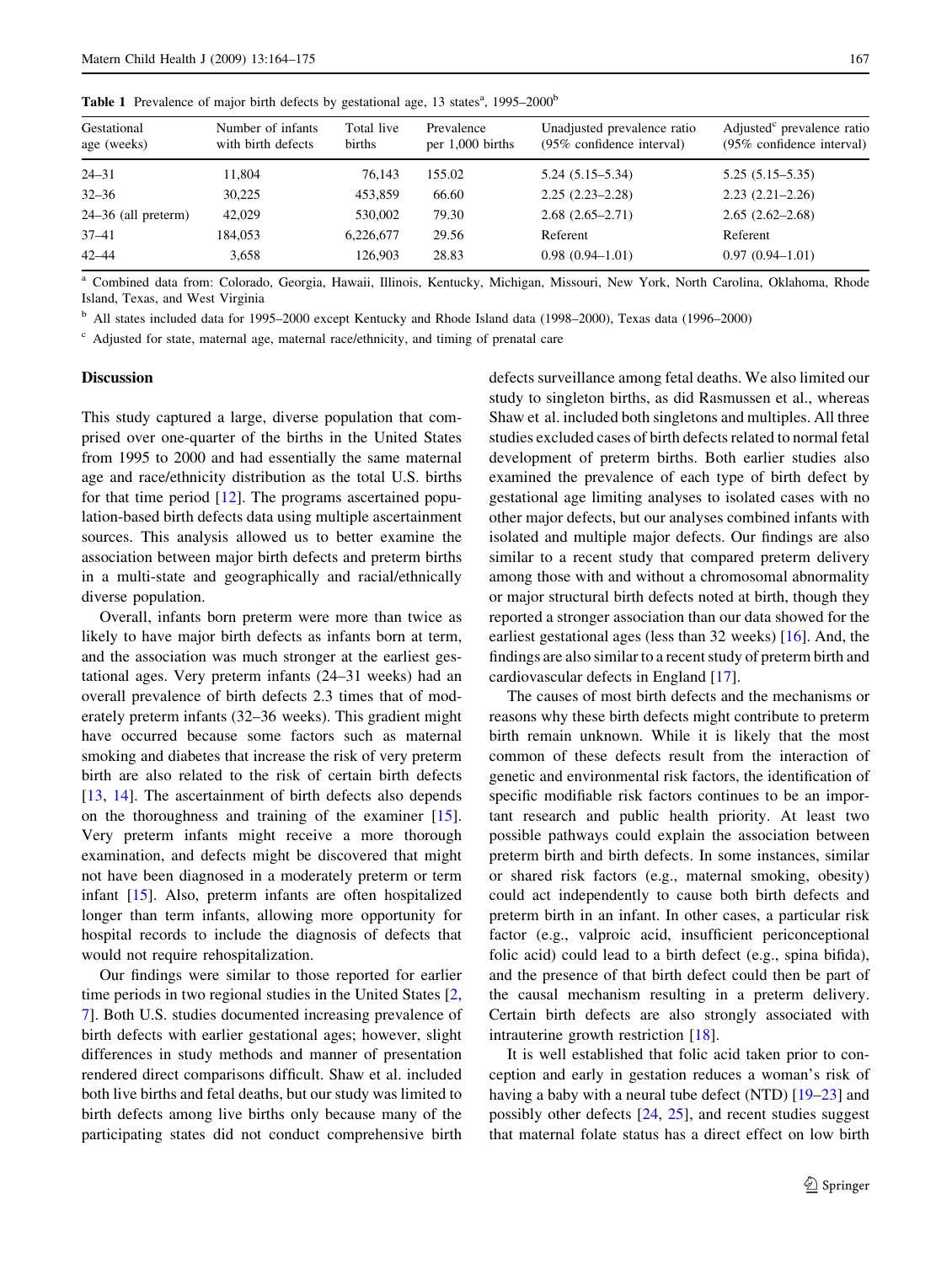| Characteristics               | Prevalence of birth defects among infants (per 100 live Prevalence and unadjusted prevalence ratio (95% confi-<br>births) |                                 |                            |                           | dence interval) |      |                                          |  |  |
|-------------------------------|---------------------------------------------------------------------------------------------------------------------------|---------------------------------|----------------------------|---------------------------|-----------------|------|------------------------------------------|--|--|
|                               | Very preterm <sup>c</sup>                                                                                                 | Moderately preterm <sup>d</sup> | $\mathrm{Term}^\mathrm{e}$ | Very preterm <sup>c</sup> |                 |      | Moderately $\mathsf{preterm}^\mathsf{d}$ |  |  |
| Maternal race                 |                                                                                                                           |                                 |                            |                           |                 |      |                                          |  |  |
| Non-Hispanic White 14.17      |                                                                                                                           | 5.79                            | 2.44                       | 5.81                      | 5.54-6.09       | 2.37 | $2.30 - 2.45$                            |  |  |
| Non-Hispanic Black 12.97      |                                                                                                                           | 5.78                            | 2.91                       | 4.45                      | $4.30 - 4.61$   | 1.98 | $1.93 - 2.04$                            |  |  |
| Hispanic                      | 18.70                                                                                                                     | 7.63                            | 3.28                       | 5.71                      | 5.56-5.86       | 2.33 | $2.29 - 2.37$                            |  |  |
| Mother's age                  |                                                                                                                           |                                 |                            |                           |                 |      |                                          |  |  |
| $13-24$ years                 | 15.35                                                                                                                     | 6.43                            | 2.94                       | 5.23                      | 5.08-5.38       | 2.19 | $2.15 - 2.23$                            |  |  |
| $25-34$ years                 | 15.35                                                                                                                     | 6.56                            | 2.89                       | 5.32                      | $5.17 - 5.57$   | 2.27 | $2.23 - 2.31$                            |  |  |
| $\geq$ 35 years               | 16.38                                                                                                                     | 7.64                            | 3.29                       | 4.98                      | $4.75 - 5.23$   | 2.32 | $2.25 - 2.40$                            |  |  |
| Maternal education            |                                                                                                                           |                                 |                            |                           |                 |      |                                          |  |  |
| $<$ 12 years                  | 15.02                                                                                                                     | 6.34                            | 2.93                       | 5.13                      | $4.95 - 5.32$   | 2.17 | $2.12 - 2.22$                            |  |  |
| 12 years                      | 15.67                                                                                                                     | 6.87                            | 3.00                       | 5.22                      | 5.06-5.39       | 2.29 | $2.24 - 2.34$                            |  |  |
| $>12$ years                   | 16.57                                                                                                                     | 6.90                            | 3.00                       | 5.52                      | 5.36-5.69       | 2.30 | $2.25 - 2.34$                            |  |  |
| Previous live births          |                                                                                                                           |                                 |                            |                           |                 |      |                                          |  |  |
| None                          | 92.09                                                                                                                     | 37.12                           | 17.31                      | 5.32                      | $5.17 - 5.47$   | 2.14 | $2.10 - 2.18$                            |  |  |
| Yes $(1 \text{ or more})$     | 8.82                                                                                                                      | 3.97                            | 1.81                       | 4.88                      | $4.75 - 5.00$   | 2.20 | $2.16 - 2.23$                            |  |  |
| Trimester prenatal care began |                                                                                                                           |                                 |                            |                           |                 |      |                                          |  |  |
| 1st trimester                 | 15.38                                                                                                                     | 6.62                            | 2.90                       | 5.30                      | 5.19 - 5.42     | 2.28 | $2.25 - 2.31$                            |  |  |
| 2nd trimester                 | 16.53                                                                                                                     | 6.82                            | 3.13                       | 5.28                      | $5.02 - 5.55$   | 2.18 | $2.11 - 2.25$                            |  |  |
| 3rd trimester                 | 10.40                                                                                                                     | 6.19                            | 3.21                       | 3.24                      | $2.66 - 3.94$   | 1.93 | $1.79 - 2.07$                            |  |  |
| No prenatal care              | 15.62                                                                                                                     | 6.95                            | 3.26                       | 4.79                      | $4.55 - 5.04$   | 2.13 | $2.04 - 2.22$                            |  |  |
| Method of delivery            |                                                                                                                           |                                 |                            |                           |                 |      |                                          |  |  |
| Vaginal                       | 13.62                                                                                                                     | 5.30                            | 2.53                       | 5.39                      | 5.24 - 5.54     | 2.10 | $2.06 - 2.13$                            |  |  |
| VBAC <sup>f</sup>             | 14.97                                                                                                                     | 5.46                            | 2.55                       | 5.87                      | 5.15-6.69       | 2.14 | $1.97 - 2.33$                            |  |  |
| Primary C-section             | 16.52                                                                                                                     | 9.83                            | 4.28                       | 3.86                      | $3.75 - 3.98$   | 2.30 | $2.24 - 2.36$                            |  |  |
| Repeat C-section              | 15.49                                                                                                                     | 7.49                            | 3.38                       | 4.58                      | 4.31-4.88       | 2.22 | $2.13 - 2.31$                            |  |  |

<span id="page-4-0"></span>Table 2 Maternal characteristics for infants with major birth defects by gestational age (very preterm and moderately preterm vs. term), and the prevalence ratio comparing the contribution of birth defects to very preterm and moderately preterm births compared to the contribution of birth defects to term births, 13 states, $a$  1995–2000<sup>b</sup>

<sup>a</sup> Combined data from: Colorado, Georgia, Hawaii, Illinois, Kentucky, Michigan, Missouri, New York, North Carolina, Oklahoma, Rhode Island, Texas, and West Virginia

<sup>b</sup> All states included data for 1995–2000 except Kentucky, Rhode Island (1998–2000), and Texas (1996–2000)

 $\degree$  Very Preterm is defined as births of 24 through 31 weeks gestation

<sup>d</sup> Moderately Preterm is defined as births of 32 through 36 weeks gestation

<sup>e</sup> Term is defined as births of 37 through 41 weeks gestation

<sup>f</sup> Vaginal birth after C-section

weight and preterm delivery [\[26](#page-10-0), [27](#page-10-0)]. Smoking during pregnancy is an independent risk factor for preterm birth and for certain types of birth defects including orofacial clefts and clubfoot [[28,](#page-10-0) [29\]](#page-10-0). Maternal obesity before pregnancy is a risk factor for NTDs and other types of central nervous system defects, and a possible relation has also been suggested for heart defects, omphalocele, hydrocephalus, and multiple major birth defects [\[30–32](#page-11-0)], and maternal obesity is also associated with preterm birth [\[33](#page-11-0)]. While the interpretation is unclear given that most of the defects examined in this analysis were associated with preterm birth, modifying certain risk factors might reduce both preterm births and major birth defects.

The array of medical problems faced by infants born with serious birth defects is often compounded by preterm delivery. Depending on the type and severity of the defect(s) present and gestational age at birth, these infants might be at substantially higher risk for major medical complications or mortality compared with their counterparts delivered at term. In an analysis of U.S. linked livebirth/infant-death files for 1996–1998, the relative risk for infant death among preterm infants with NTDs was more than 10 times that of NTD-affected infants born at term [\[34](#page-11-0)]. Neonatal mortality among infants born with congenital diaphragmatic hernia was also significantly higher among preterm versus term deliveries [\[35](#page-11-0)]. Studies of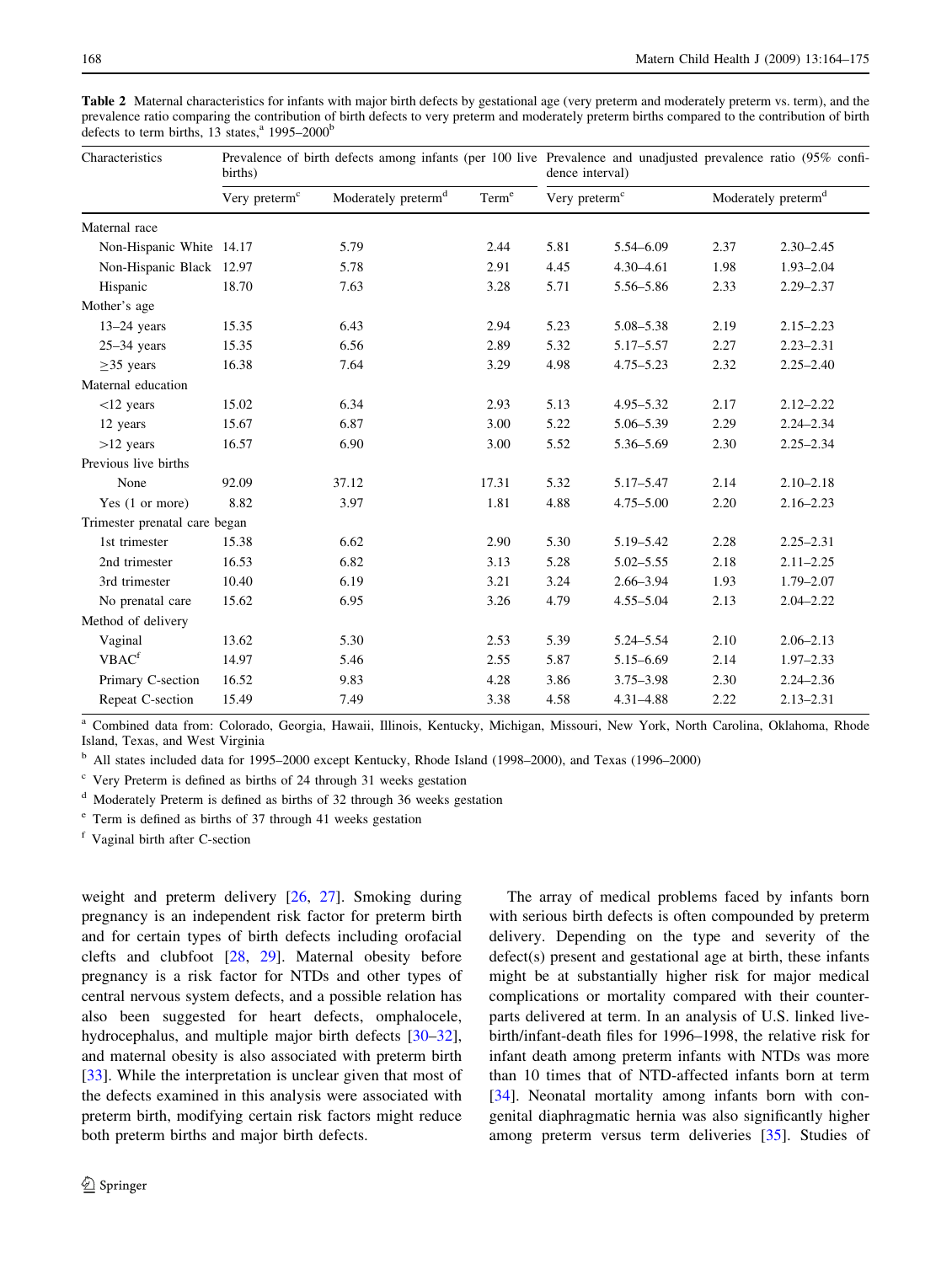<span id="page-5-0"></span>Table 3 State-specific prevalence of birth defects by gestational age and prevalence ratios for birth defects among preterm births compared to term births,  $1995-2000^{\circ}$ 

| <b>State</b>      |                              | Prevalence of birth defects among infants |      | fidence interval)              |                       | Unadjusted prevalence ratio <sup>e</sup> (95% con- Adjusted prevalence ratio <sup>f</sup> (95% confi-<br>dence interval) |                       |  |
|-------------------|------------------------------|-------------------------------------------|------|--------------------------------|-----------------------|--------------------------------------------------------------------------------------------------------------------------|-----------------------|--|
|                   | Very<br>preterm <sup>b</sup> | Moderately<br>preterm <sup>c</sup>        |      | Term <sup>a</sup> Very preterm | Moderately<br>preterm | Very preterm                                                                                                             | Moderately<br>preterm |  |
| Colorado          | 22.93                        | 8.73                                      | 3.69 | $6.22(5.76-6.71)$              | $2.37(2.25-2.48)$     | $6.21(5.75-6.70)$                                                                                                        | $2.36(2.24 - 2.48)$   |  |
| Georgia           | 11.22                        | 5.90                                      | 2.51 | $4.47(4.04 - 4.94)$            | $2.35(2.20-2.51)$     | $5.01(4.52 - 5.55)$                                                                                                      | $2.45(2.29-2.62)$     |  |
| Hawaii            | 30.19                        | 8.02                                      | 3.06 | $9.86(8.63 - 11.25)$           | $2.62(2.39-2.87)$     | $9.05(7.89 - 10.38)$                                                                                                     | $2.52(2.30-2.77)$     |  |
| Illinois          | 13.06                        | 4.38                                      | 1.23 | 10.64 (10.09-11.22)            | $3.57(2.36-2.56)$     | $11.03(10.45-11.65)$                                                                                                     | $3.61(3.47-3.76)$     |  |
| Kentucky          | 16.95                        | 9.04                                      | 5.16 | $3.29(3.43 - 3.72)$            | $1.75(1.64-1.87)$     | $2.93(2.60-3.30)$                                                                                                        | $1.69(1.59-1.80)$     |  |
| Michigan          | 18.05                        | 8.10                                      | 4.37 | $4.13(3.92 - 4.34)$            | $1.85(1.79-1.91)$     | $4.06(3.85-4.28)$                                                                                                        | $1.84(1.78-1.90)$     |  |
| Missouri          | 26.05                        | 9.66                                      | 4.29 | $6.07(5.71 - 6.44)$            | $2.25(2.16-2.34)$     | $6.02(5.66 - 6.40)$                                                                                                      | $2.24(2.15-2.33)$     |  |
| New York          | 12.73                        | 6.14                                      | 2.83 | $4.49(4.30-4.69)$              | $2.16(2.10-2.23)$     | $4.54(4.34 - 4.74)$                                                                                                      | $2.16(2.10-2.22)$     |  |
| North<br>Carolina | 15.83                        | 7.20                                      | 3.47 | $4.56(4.32 - 4.82)$            | $2.08(2.00-2.15)$     | $4.56(4.32 - 4.81)$                                                                                                      | $2.07(2.00-2.15)$     |  |
| Oklahoma          | 10.51                        | 6.22                                      | 2.92 | $3.60(3.18-4.07)$              | $2.13(2.00-2.27)$     | $3.35(2.95-3.80)$                                                                                                        | $2.08(1.95-2.22)$     |  |
| Rhode Island      | 17.92                        | 8.48                                      | 4.60 | $3.89(2.99 - 5.08)$            | $1.84(1.56-2.17)$     | $3.39(2.59-4.44)$                                                                                                        | $1.76(1.49-2.08)$     |  |
| Texas             | 15.29                        | 6.19                                      | 2.59 | $5.91(5.64 - 6.19)$            | $2.40(2.33 - 2.47)$   | $5.95(5.67 - 6.23)$                                                                                                      | $2.40(2.33 - 2.47)$   |  |
| West Virginia     | 13.34                        | 6.22                                      | 2.54 | $5.24(4.51-6.09)$              | $2.44(2.23-2.68)$     | $5.27(4.48 - 6.07)$                                                                                                      | $2.43(2.21-2.66)$     |  |

<sup>a</sup> All states included data for 1995–2000 except Kentucky, Rhode Island (1998–2000), and Texas (1996–2000)

<sup>b</sup> Very Preterm is defined as births of 24 through 31 weeks gestation

<sup>c</sup> Moderately Preterm is defined as births of 32 through 36 weeks gestation

<sup>d</sup> Term is defined as births of 37 through 41 weeks gestation

<sup>e</sup> Unadjusted prevalence ratio and 95% Confidence Interval calculated using SAS PROC GENMOD

<sup>f</sup> Adjusted for maternal age, maternal race/ethnicity, and timing of prenatal care, adjusted prevalence ratio and 95% Confidence Interval calculated with Poisson regression using SAS PROC GENMOD

preterm infants with congenital heart disease showed a similar pattern of increased mortality, and preterm infants with ventricular septal defects (VSDs) were more likely to require surgical repair of the defect compared with term infants with VSDs [[17\]](#page-10-0). Higher operative mortality rates were also reported for preterm infants undergoing open surgical procedures for congenital heart defects compared with term infants [\[36](#page-11-0)]. Bronchopulmonary dysplasia (BPD) occurs almost exclusively in very preterm infants, and infants with BPD who underwent surgery for congenital heart disease had significantly higher rates of postoperative complications and mortality compared with age and lesionmatched controls [\[37](#page-11-0)].

With continual innovations in high-risk obstetrical and neonatal care and the concomitant improving survival of very preterm infants, the number of infants with major congenital malformations who also experience the serious complications associated with prematurity will likely increase in the future. Some fetuses with certain birth defects have been scheduled for elective early delivery because of possible benefits. For example, early delivery of infants with gastroschisis might be associated with reduced morbidity, improved surgical outcomes, and reduced hospital length of stay; however, to date, the results are mixed [\[38–40](#page-11-0)]. Somewhat stronger associations between preterm birth and birth defects were noted for births delivered by Csection as compared to vaginal delivery, and this could be due in part to scheduled C-sections for pregnancies known to be affected by a defect. Also, for some infants with lethal congenital anomalies, medical interventions to delay preterm delivery are unlikely to be utilized.

There were some limitations to this study. First, only the clinical estimates of gestational age were available for the infants with birth defects; therefore, we were not able to compare the gestational age calculated from the last menstrual period (LMP) with the clinical estimate. Ultrasound has replaced gestational age calculations based on reported LMP as the most commonly used method for gestational age estimation, and this might have increased the number of infants classified as preterm [[41–43](#page-11-0)]. Our gestational age cut points might have excluded some relevant cases from the analysis. Advances in medical technology have increased survival rates among infants born at early gestational ages, with increasing numbers of live births from 20 to 27 weeks gestational age being registered as live births [\[44](#page-11-0)]. Conversely, technological improvements also enable earlier prenatal diagnosis of birth defects, potentially resulting in elective terminations of affected fetuses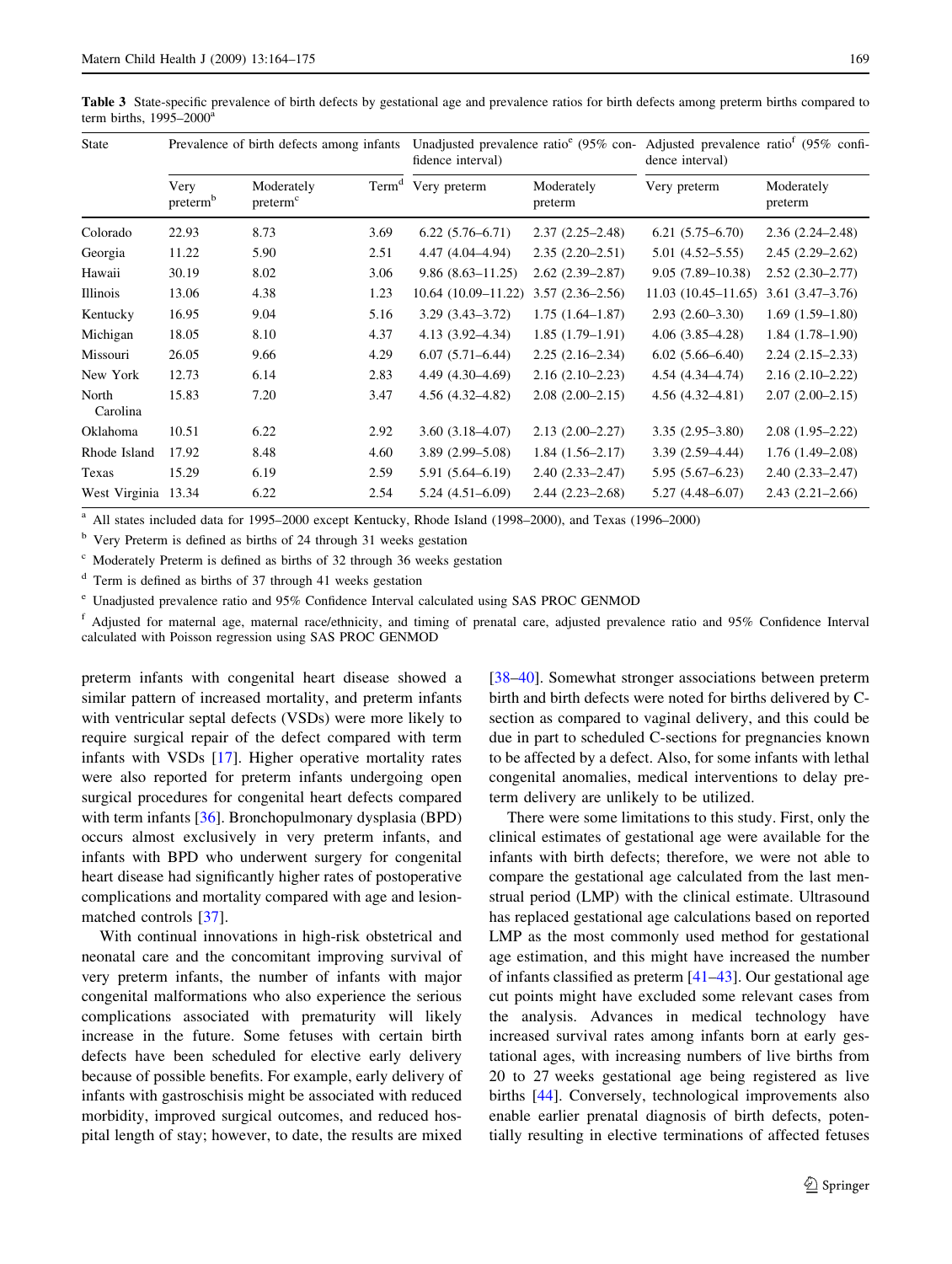<span id="page-6-0"></span>

|                            | Table 4 Association between major birth defects and preterm birth by specific categories of birth defects among live births in 13 states <sup>a</sup> , |  |  |  |  |  |  |  |  |  |  |
|----------------------------|---------------------------------------------------------------------------------------------------------------------------------------------------------|--|--|--|--|--|--|--|--|--|--|
| $1995 - 2000^{\mathrm{b}}$ |                                                                                                                                                         |  |  |  |  |  |  |  |  |  |  |

| Defect category and<br>ICD codes <sup>c</sup>         | Gestational<br>age (weeks)                   | Number of infants<br>with birth defects | Prevalence (per<br>1,000 live births) | Unadjusted<br>prevalence ratio <sup>d</sup> | 95%<br>CI <sup>d</sup> |
|-------------------------------------------------------|----------------------------------------------|-----------------------------------------|---------------------------------------|---------------------------------------------|------------------------|
| Central nervous system defects                        | 24–31 (very preterm)                         | 2,127                                   | 27.93                                 | 16.23                                       | 15.49-17.00            |
| $(740.000 - 742.999)$                                 | 32-36 (moderately preterm)                   | 3,368                                   | 7.42                                  | 4.31                                        | $4.15 - 4.48$          |
|                                                       | $37-41$ (term)                               | 10,720                                  | 1.72                                  | Referent                                    |                        |
| Anencephalus<br>$(740.000 - 740.299)$                 | 24-31 (very preterm)                         | 78                                      | 1.02                                  | 29.67                                       | 22.90-38.44            |
|                                                       | 32-36 (moderately preterm)                   | 150                                     | 0.33                                  | 9.57                                        | 7.77-11.79             |
|                                                       | $37-41$ (term)                               | 215                                     | 0.03                                  | Referent                                    |                        |
| Spina Bifida<br>$(741.000 - 741.999)$                 | 24-31 (very preterm)                         | 69                                      | 0.91                                  | 3.16                                        | 2.48-4.02              |
|                                                       | 32-36 (moderately preterm)                   | 363                                     | 0.80                                  | 2.79                                        | $2.49 - 3.12$          |
|                                                       | $37-41$ (term)                               | 1,787                                   | 0.29                                  | Referent                                    |                        |
| Encephalocele                                         | 24-31 (very preterm)                         | 39                                      | 0.51                                  | 8.81                                        | $6.33 - 12.26$         |
| $(742.000 - 742.099)$                                 | 32-36 (moderately preterm)                   | 103                                     | 0.23                                  | 3.90                                        | 3.14 - 4.86            |
|                                                       | $37-41$ (term)                               | 362                                     | 0.06                                  | Referent                                    |                        |
|                                                       | 24–31 (very preterm)                         | 323                                     | 4.24                                  | 10.09                                       | 8.99-11.33             |
| Microcephalus<br>$(742.100 - 742.199)$                | 32-36 (moderately preterm)                   | 925                                     | 2.04                                  | 4.85                                        | $4.50 - 5.22$          |
|                                                       | $37-41$ (term)                               | 2,618                                   | 0.42                                  | Referent                                    |                        |
| Reduction deformities of                              | 24-31 (very preterm)                         | 202                                     | 2.65                                  | 10.28                                       | 8.88-11.9              |
| brain (742.200-742.299)                               | 32-36 (moderately preterm)                   | 499                                     | 1.10                                  | 4.26                                        | 3.85-4.71              |
|                                                       | $37-41$ (term)                               | 1,607                                   | 0.26                                  | Referent                                    |                        |
| Congenital hydrocephalus                              | 24-31 (very preterm)                         | 1,012                                   | 13.29                                 | 31.24                                       | 29.06-33.59            |
| $(742.300 - 742.399)$                                 | 32-36 (moderately preterm)                   | 1,051                                   | 2.32                                  | 5.44                                        | $5.07 - 5.85$          |
|                                                       | $37-41$ (term)                               | 2,649                                   | 0.43                                  | Referent                                    |                        |
| Eye, face, neck, ear defects<br>$(743.000 - 744.999)$ | 24-31 (very preterm)                         | 908                                     | 11.92                                 | 5.20                                        | 4.86–5.56              |
|                                                       | 32-36 (moderately preterm)                   | 2,679                                   | 5.90                                  | 2.57                                        | $2.47 - 2.68$          |
|                                                       | $37-41$ (term)                               | 14,276                                  | 2.29                                  | Referent                                    |                        |
| Anophthalmia/                                         | 24-31 (very preterm)                         | 99                                      | 1.30                                  | 10.77                                       | 8.73-13.28             |
| microphthalmia                                        | 32-36 (moderately preterm)                   | 223                                     | 0.49                                  | 4.07                                        | 3.50–4.72              |
| $(743.000 - 743.199)$                                 | $37-41$ (term)                               | 752                                     | 0.12                                  | Referent                                    |                        |
|                                                       |                                              | 72                                      | 0.95                                  | 6.41                                        | $5.04 - 8.14$          |
| Congenital cataract                                   | 24–31 (very preterm)                         |                                         |                                       | 2.08                                        |                        |
| and lens anomalies<br>$(743.300 - 743.399)$           | 32-36 (moderately preterm)<br>$37-41$ (term) | 139<br>919                              | 0.31                                  | Referent                                    | $1.74 - 2.48$          |
|                                                       |                                              |                                         | 0.15                                  |                                             |                        |
| Congenital anomalies of<br>posterior segment          | 24–31 (very preterm)                         | 102                                     | 1.34                                  | 17.45                                       | 14.09-21.61            |
| $(743.500 - 743.599)$                                 | 32-36 (moderately preterm)                   | 141                                     | 0.31                                  | 4.05                                        | 3.35-4.88              |
|                                                       | 37–41 (term)                                 | 478                                     | 0.08                                  | Referent                                    |                        |
| Congenital anomalies of<br>eyelids, lacrimal system,  | 24–31 (very preterm)                         | 135                                     | 1.77                                  | 3.41                                        | 2.87-4.05              |
| and orbit<br>$(743.600 - 743.699)$                    | 32-36 (moderately preterm)<br>$37-41$ (term) | 442<br>3,240                            | 0.97<br>0.52                          | 1.87<br>Referent                            | $1.69 - 2.07$          |
| Anomalies of ear causing                              | 24–31 (very preterm)                         | 37                                      | 0.49                                  | 5.12                                        | $3.67 - 7.14$          |
| impairment of hearing                                 | 32-36 (moderately preterm)                   | 134                                     | 0.30                                  | 3.11                                        | $2.58 - 3.75$          |
| $(744.000 - 744.099)$                                 | $37-41$ (term)                               | 591                                     | 0.09                                  | Referent                                    |                        |
|                                                       |                                              |                                         |                                       |                                             |                        |
| Accessory auricle<br>$(744.100 - 744.199)$            | 24-31 (very preterm)                         | 38                                      | 0.50                                  | 2.24                                        | $1.62 - 3.09$          |
|                                                       | 32-36 (moderately preterm)                   | 180                                     | 0.40                                  | 1.78                                        | $1.53 - 2.08$          |
|                                                       | $37-41$ (term)                               | 1,386                                   | 0.22                                  | Referent                                    |                        |
| Cardiovascular defects<br>$(745.000 - 747.999)$       | 24-31 (very preterm)                         | 5,235                                   | 68.75                                 | 9.29                                        | $9.03 - 9.56$          |
|                                                       | 32-36 (moderately preterm)<br>$37-41$ (term) | 10,574<br>46,089                        | 23.30<br>7.40                         | 3.15<br>Referent                            | $3.08 - 3.21$          |
|                                                       |                                              |                                         |                                       |                                             |                        |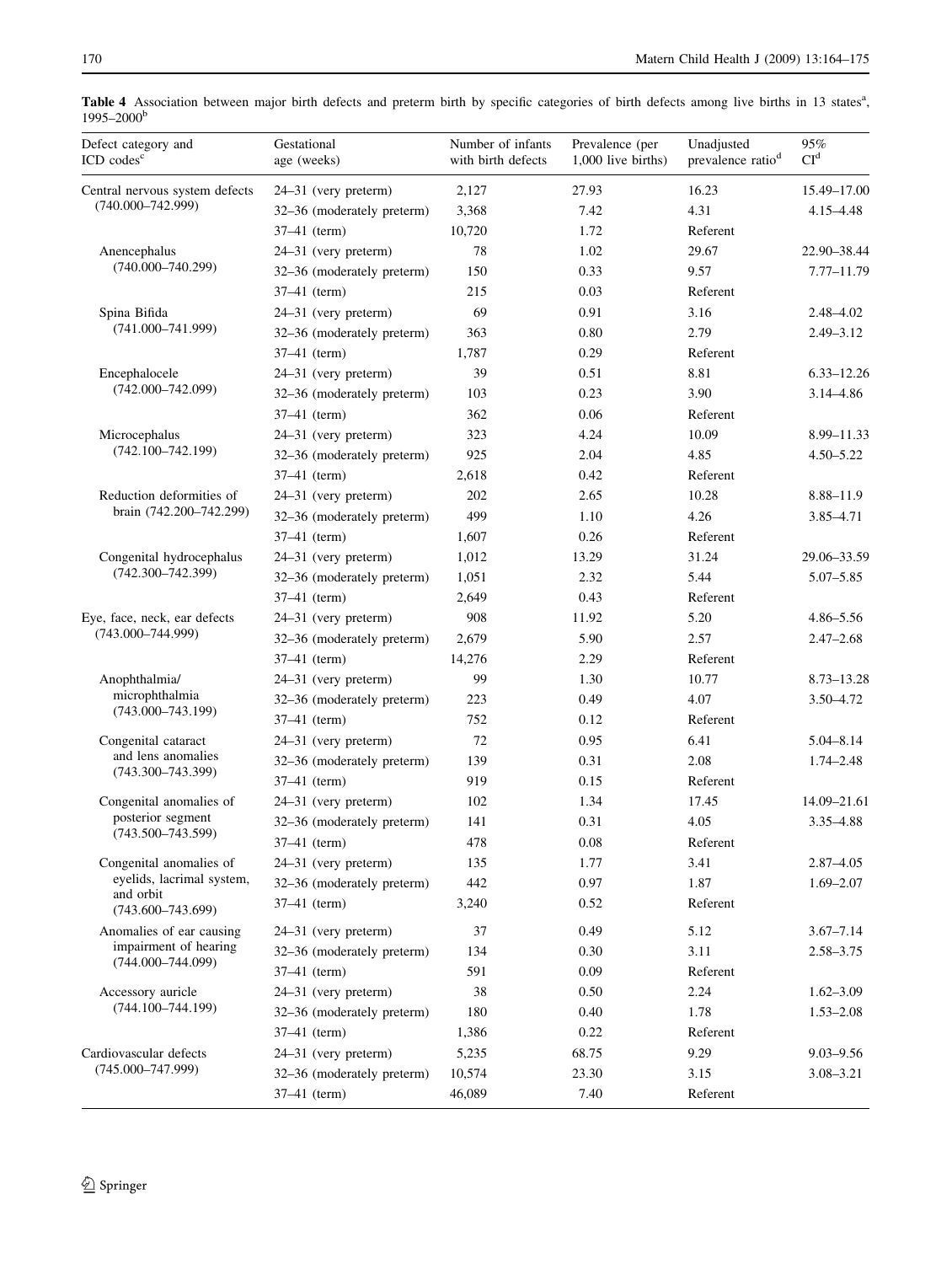Table 4 continued

| Defect category and<br>ICD codes <sup>c</sup> | Gestational<br>age (weeks) | Number of infants<br>with birth defects | Prevalence (per<br>1,000 live births) | Unadjusted<br>prevalence ratio <sup>d</sup> | 95%<br>CI <sup>d</sup> |
|-----------------------------------------------|----------------------------|-----------------------------------------|---------------------------------------|---------------------------------------------|------------------------|
| Truncus arteriosus                            | 24-31 (very preterm)       | 26                                      | 0.34                                  | 5.34                                        | 3.59–7.94              |
| $(745.000 - 745.019)$                         | 32-36 (moderately preterm) | 93                                      | 0.20                                  | 3.21                                        | 2.56–4.02              |
|                                               | $37-41$ (term)             | 398                                     | 0.06                                  | Referent                                    |                        |
| Transposition of great                        | 24-31 (very preterm)       | 61                                      | $0.80\,$                              | 2.20                                        | $1.71 - 2.84$          |
| vessels                                       | 32-36 (moderately preterm) | 335                                     | 0.74                                  | 2.03                                        | $1.81 - 2.27$          |
| $(745.100 - 745.199)$                         | $37-41$ (term)             | 2,268                                   | 0.36                                  | Referent                                    |                        |
| Tetralogy of Fallot                           | 24-31 (very preterm)       | 101                                     | 1.33                                  | 4.15                                        | $3.40 - 5.07$          |
| $(745.200 - 745.299)$                         | 32-36 (moderately preterm) | 433                                     | 0.95                                  | 2.99                                        | $2.69 - 3.31$          |
|                                               | $37-41$ (term)             | 1,990                                   | 0.32                                  | Referent                                    |                        |
| Ventricular septal defect                     | 24-31 (very preterm)       | 1,191                                   | 15.64                                 | 5.09                                        | 4.80 - 5.39            |
| $(745.300 - 745.499)$                         | 32-36 (moderately preterm) | 3,627                                   | 7.99                                  | 2.60                                        | $2.51 - 2.69$          |
|                                               | $37-41$ (term)             | 19,143                                  | 3.07                                  | Referent                                    |                        |
| Endocardial cushion defects                   | 24-31 (very preterm)       | 71                                      | 0.93                                  | 3.29                                        | $2.60 - 4.17$          |
| $(745.600 - 745.699)$                         | 32-36 (moderately preterm) | 396                                     | 0.87                                  | 3.08                                        | $2.76 - 3.43$          |
|                                               | $37-41$ (term)             | 1,764                                   | 0.28                                  | Referent                                    |                        |
| Anomalies of pulmonary                        | 24-31 (very preterm)       | 821                                     | 10.78                                 | 15.30                                       | 14.20-16.48            |
| valve (746.000-746.099)                       | 32-36 (moderately preterm) | 1,186                                   | 2.61                                  | 3.71                                        | $3.48 - 3.95$          |
|                                               | $37-41$ (term)             | 4,388                                   | 0.70                                  | Referent                                    |                        |
| Tricuspid atresia and                         | 24-31 (very preterm)       | 784                                     | 10.30                                 | 11.80                                       | 10.95-12.72            |
| stenosis                                      | 32-36 (moderately preterm) | 1,358                                   | 2.99                                  | 3.43                                        | $3.23 - 3.64$          |
| $(746.100 - 746.199)$                         | $37-41$ (term)             | 5,432                                   | 0.87                                  | Referent                                    |                        |
| Congenital stenosis of                        | 24-31 (very preterm)       | 39                                      | 0.51                                  | 3.01                                        | $2.19 - 4.15$          |
| aortic valve<br>$(746.300 - 746.399)$         | 32-36 (moderately preterm) | 186                                     | 0.41                                  | 2.41                                        | $2.06 - 2.82$          |
|                                               | $37-41$ (term)             | 1,058                                   | 0.17                                  | Referent                                    |                        |
| Congenital insufficiency of                   | 24-31 (very preterm)       | 131                                     | 1.72                                  | 5.45                                        | $4.57 - 6.51$          |
| aortic valve                                  | 32-36 (moderately preterm) | 427                                     | 0.94                                  | 2.98                                        | $2.69 - 3.31$          |
| $(746.400 - 746.499)$                         | $37-41$ (term)             | 1,964                                   | 0.32                                  | Referent                                    |                        |
| Hypoplastic left heart                        | 24-31 (very preterm)       | 44                                      | 0.58                                  | 2.44                                        | $1.81 - 3.29$          |
| $(746.500 - 746.599)$ &                       | 32-36 (moderately preterm) | 228                                     | 0.50                                  | 2.12                                        | $1.84 - 2.43$          |
| $(746.700 - 746.799)$                         | $37-41$ (term)             | 1,477                                   | 0.24                                  | Referent                                    |                        |
| Coarctation of aorta                          | 24-31 (very preterm)       | 97                                      | 1.27                                  | 3.04                                        | $2.48 - 3.72$          |
| $(747.100 - 747.199)$                         | 32-36 (moderately preterm) | 384                                     | 0.85                                  | 2.02                                        | $1.81 - 2.25$          |
|                                               | 37-41 (term)               | 2,609                                   | 0.42                                  | Referent                                    |                        |
| Anomalies of pulmonary                        | 24-31 (very preterm)       | 1,445                                   | 18.98                                 | 21.64                                       | 20.42-22.93            |
| artery (747.300-747.399)                      | 32-36 (moderately preterm) | 1,849                                   | 4.07                                  | 4.65                                        | 4.41-4.90              |
|                                               | $37-41$ (term)             | 5,460                                   | 0.88                                  | Referent                                    |                        |
| Respiratory tract defects                     | 24-31 (very preterm)       | 1,116                                   | 14.66                                 | 11.51                                       | $10.81 - 12.25$        |
| $(748.000 - 748.999)$                         | 32-36 (moderately preterm) | 1,675                                   | 3.69                                  | 2.90                                        | $2.75 - 3.05$          |
|                                               | $37-41$ (term)             | 7,931                                   | 1.27                                  | Referent                                    |                        |
| Choanal atresia                               | 24-31 (very preterm)       | 40                                      | 0.53                                  | 4.15                                        | $3.02 - 5.70$          |
| $(748.000 - 748.099)$                         | 32-36 (moderately preterm) | 162                                     | 0.36                                  | 2.82                                        | $2.38 - 3.34$          |
|                                               | $37-41$ (term)             | 788                                     | 0.13                                  | Referent                                    |                        |
| Orofacial defects                             | 24-31 (very preterm)       | 277                                     | 3.64                                  | 2.78                                        | $2.47 - 3.13$          |
| $(749.000 - 749.299)$                         | 32-36 (moderately preterm) | 1,109                                   | 2.44                                  | 1.87                                        | $1.75 - 1.99$          |
|                                               | $37-41$ (term)             | 8,150                                   | 1.31                                  | Referent                                    |                        |
| Cleft palate alone                            | 24-31 (very preterm)       | 133                                     | 1.75                                  | 3.20                                        | $2.69 - 3.81$          |
| $(749.000 - 749.099)$                         | 32-36 (moderately preterm) | 507                                     | 1.12                                  | 2.05                                        | $1.87 - 2.25$          |
|                                               | $37-41$ (term)             | 3,396                                   | 0.55                                  | Referent                                    |                        |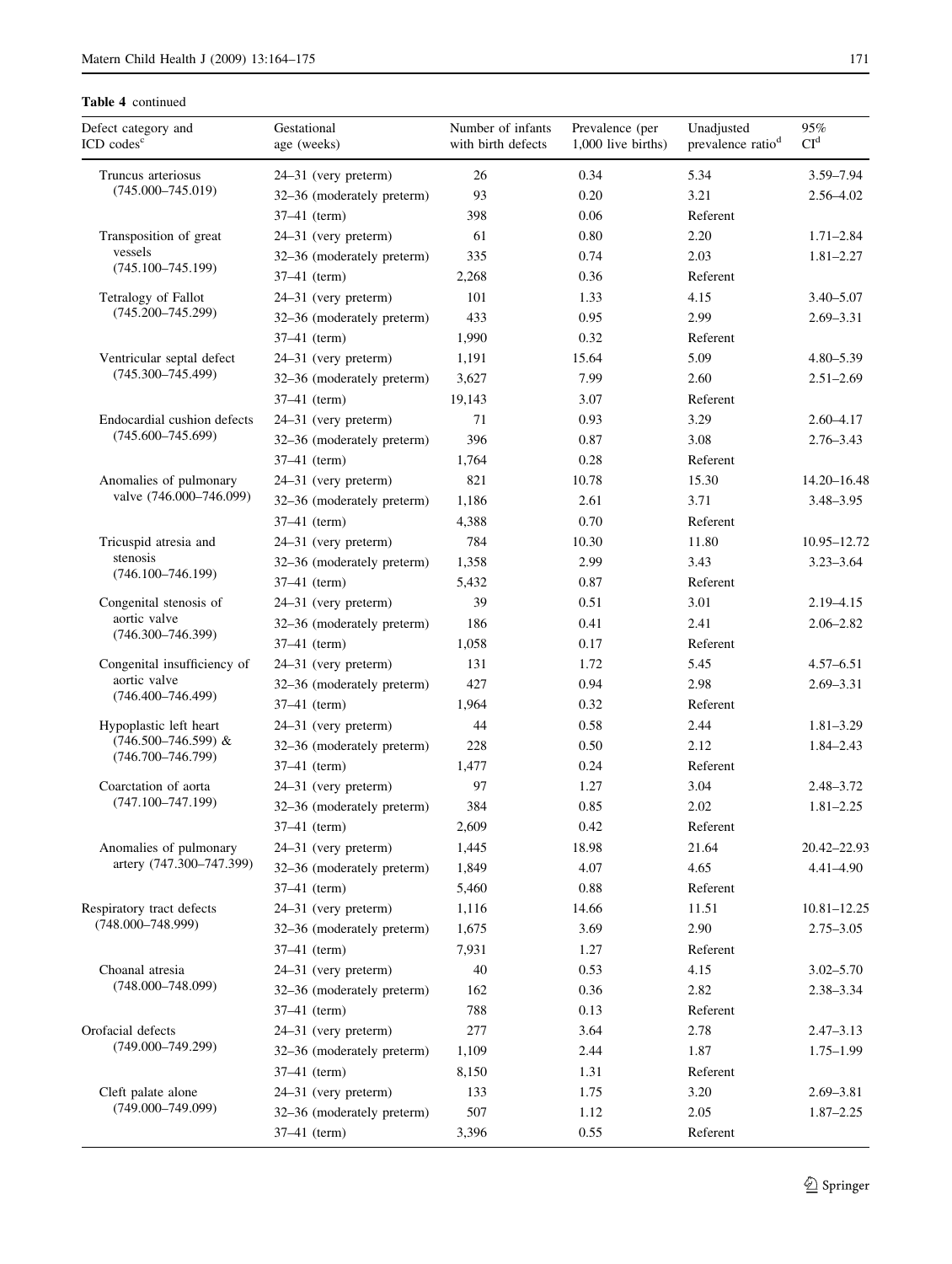## Table 4 continued

| Defect category and<br>ICD codes <sup>c</sup>     | Gestational<br>age (weeks)                   | Number of infants<br>with birth defects | Prevalence (per<br>1,000 live births) | Unadjusted<br>prevalence ratio <sup>d</sup> | 95%<br>CI <sup>d</sup> |
|---------------------------------------------------|----------------------------------------------|-----------------------------------------|---------------------------------------|---------------------------------------------|------------------------|
| Cleft lip with or without                         | 24-31 (very preterm)                         | 148                                     | 1.94                                  | 2.39                                        | $2.03 - 2.81$          |
| cleft palate<br>$(749.100 - 749.299)$             | 32-36 (moderately preterm)                   | 633                                     | 1.39                                  | 1.71                                        | $1.58 - 1.86$          |
|                                                   | $37-41$ (term)                               | 5,073                                   | 0.81                                  | Referent                                    |                        |
| Gastrointestinal defects<br>$(750.000 - 751.999)$ | 24-31 (very preterm)                         | 1,316                                   | 17.28                                 | 4.98                                        | $4.71 - 5.27$          |
|                                                   | 32-36 (moderately preterm)                   | 4,426                                   | 9.75                                  | 2.81                                        | $2.72 - 2.90$          |
|                                                   | $37-41$ (term)                               | 21,596                                  | 3.47                                  | Referent                                    |                        |
| Tracheoesophageal (T E)                           | 24-31 (very preterm)                         | 153                                     | 2.01                                  | 11.66                                       | 9.84-13.81             |
| fistula, esophageal atresia                       | 32-36 (moderately preterm)                   | 470                                     | 1.04                                  | 6.01                                        | $5.39 - 6.70$          |
| and stenosis<br>$(750.300 - 750.399)$             | $37-41$ (term)                               | 1,073                                   | 0.17                                  | Referent                                    |                        |
| Congenital hypertrophic                           | 24–31 (very preterm)                         | 148                                     | 1.94                                  | 1.26                                        | $1.07 - 1.48$          |
| pyloric stenosis                                  | 32-36 (moderately preterm)                   | 990                                     | 2.18                                  | 1.42                                        | $1.33 - 1.51$          |
| $(750.500 - 750.599)$                             | $37-41$ (term)                               | 9,587                                   | 1.54                                  | Referent                                    |                        |
| Atresia and stenosis of                           | 24-31 (very preterm)                         | 214                                     | 2.81                                  | 12.39                                       | 10.73-14.30            |
| small intestine                                   | 32-36 (moderately preterm)                   | 861                                     | 1.90                                  | 8.36                                        | $7.68 - 9.10$          |
| $(751.100 - 751.199)$                             | 37-41 (term)                                 | 1,413                                   | 0.23                                  | Referent                                    |                        |
| Atresia and stenosis of large                     | 24-31 (very preterm)                         | 183                                     | 2.40                                  | 7.21                                        | $6.19 - 8.38$          |
| intestine, rectum and anal                        | 32-36 (moderately preterm)                   | 553                                     | 1.22                                  | 3.65                                        | $3.33 - 4.01$          |
| canal (751.200-751.299)                           | $37-41$ (term)                               | 2,077                                   | 0.33                                  | Referent                                    |                        |
| Hirschsprung disease and                          | 24-31 (very preterm)                         | 56                                      | 0.74                                  | 3.85                                        | $2.94 - 5.03$          |
| other congenital                                  | 32-36 (moderately preterm)                   | 183                                     | 0.40                                  | 2.11                                        | $1.81 - 2.47$          |
| functional disorders of<br>the colon              | $37-41$ (term)                               | 1,190                                   | 0.19                                  | Referent                                    |                        |
| $(751.300 - 751.399)$<br>Genitourinary defects    | 24–31 (very preterm)                         | 2,060                                   | 27.05                                 | 4.09                                        | $3.91 - 4.27$          |
| $(752.000 - 753.999)$                             | 32-36 (moderately preterm)                   | 6,783                                   | 14.95                                 | 2.26                                        | $2.20 - 2.32$          |
|                                                   | $37-41$ (term)                               | 41,213                                  | 6.62                                  | Referent                                    |                        |
| Anomalies of cervix,                              | 24-31 (very preterm)                         | 103                                     | 1.35                                  | 4.46                                        | $3.66 - 5.44$          |
| vagina, and external                              | 32-36 (moderately preterm)                   | 332                                     | 0.73                                  | 2.41                                        | $2.15 - 2.71$          |
| female genitalia<br>$(752.400 - 752.499)$         | $37-41$ (term)                               | 1,888                                   | 0.30                                  | Referent                                    |                        |
| Hypospadias                                       | 24–31 (very preterm)                         | 827                                     | 10.86                                 | 3.31                                        | $3.09 - 3.55$          |
| $(752.600 - 752.699)$                             | 32-36 (moderately preterm)                   | 2,684                                   | 5.91                                  | 1.80                                        | $1.73 - 1.88$          |
|                                                   | $37-41$ (term)                               | 20,445                                  | 3.28                                  | Referent                                    |                        |
| Renal agenesis and                                | 24–31 (very preterm)                         | 207                                     | 2.72                                  | 10.08                                       | 8.72-11.64             |
| dysgenesis                                        | 32-36 (moderately preterm)                   | 628                                     | 1.38                                  | 5.13                                        | $4.68 - 5.62$          |
| $(753.000 - 753.099)$                             | $37-41$ (term)                               | 1,680                                   | 0.27                                  | Referent                                    |                        |
| Musculoskeletal defects                           | 24-31 (very preterm)                         | 2,317                                   | 30.43                                 | 3.41                                        | $3.27 - 3.56$          |
| $(754.000 - 756.999)$                             | 32-36 (moderately preterm)                   | 8,722                                   | 19.22                                 | 2.15                                        | $2.11 - 2.20$          |
|                                                   | $37-41$ (term)                               | 55,540                                  | 8.92                                  | Referent                                    |                        |
| Congenital dislocation of                         | 24-31 (very preterm)                         | 169                                     | 2.22                                  | 1.48                                        | $1.27 - 1.72$          |
| hip (754.300-754.399)                             | 32-36 (moderately preterm)                   | 794                                     | 1.75                                  | 1.17                                        | $1.09 - 1.25$          |
|                                                   | $37-41$ (term)                               | 9,337                                   | 1.50                                  | Referent                                    |                        |
| Clubfeet (754.500-754.799)                        | 24-31 (very preterm)                         | 452                                     | 5.94                                  | 3.12                                        | 2.84-3.43              |
|                                                   | 32-36 (moderately preterm)                   | 1,770                                   | 3.90                                  | 2.05                                        | $1.95 - 2.15$          |
|                                                   | $37-41$ (term)                               | 11,853                                  | 1.90                                  | Referent                                    |                        |
| Limb reduction defects                            |                                              |                                         | 1.34                                  | 4.33                                        |                        |
| $(755.200 - 755.499)$                             | 24-31 (very preterm)                         | 102<br>423                              | 0.93                                  | 3.01                                        | $3.55 - 5.29$          |
|                                                   | 32-36 (moderately preterm)<br>$37-41$ (term) | 1,925                                   | 0.31                                  | Referent                                    | $2.71 - 3.35$          |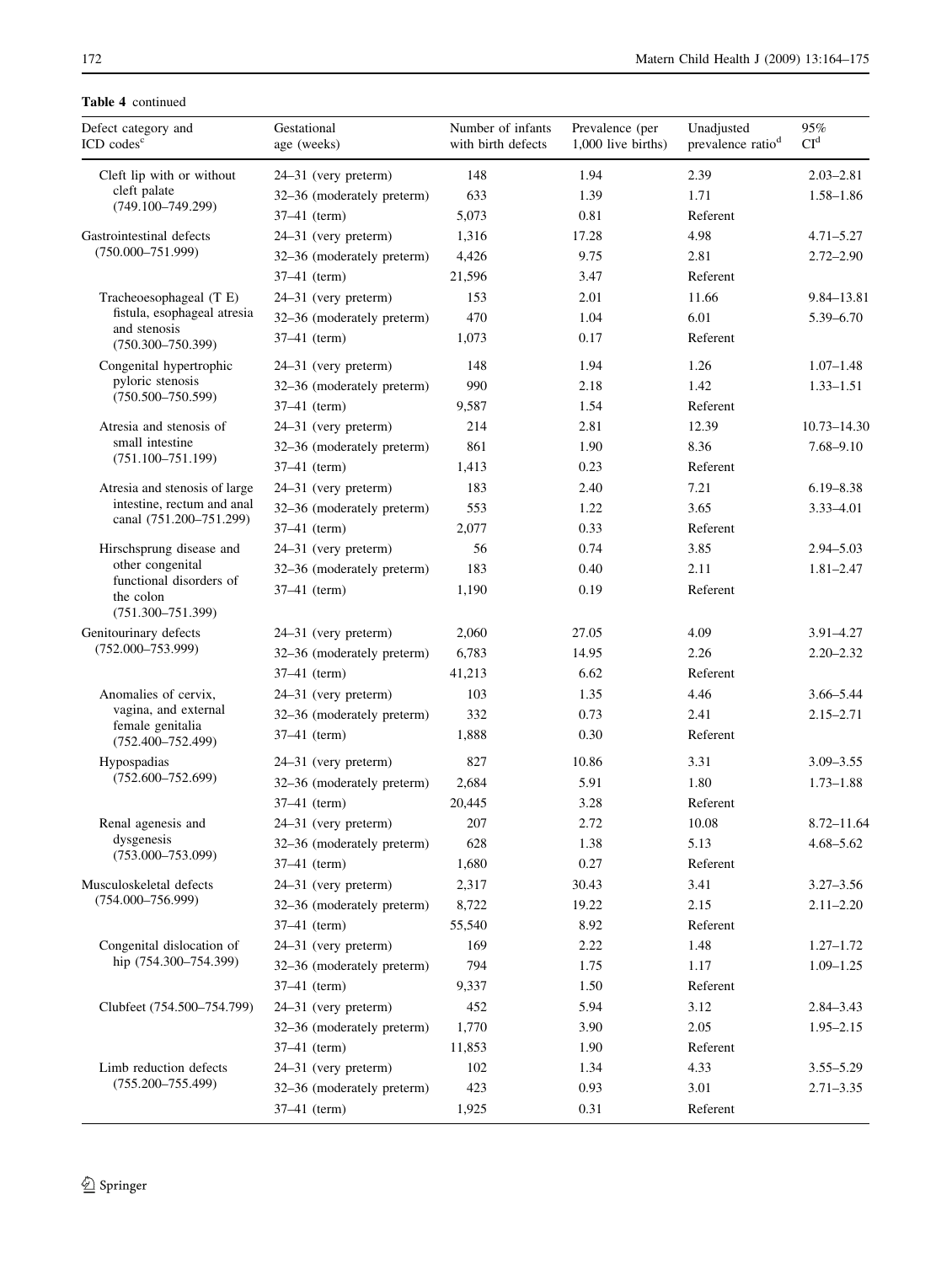#### Table 4 continued

| Defect category and<br>ICD codes <sup>c</sup>    | Gestational<br>age (weeks) | Number of infants<br>with birth defects | Prevalence (per<br>$1,000$ live births) | Unadjusted<br>prevalence ratio <sup>d</sup> | 95%<br>CI <sup>d</sup> |
|--------------------------------------------------|----------------------------|-----------------------------------------|-----------------------------------------|---------------------------------------------|------------------------|
| Anomalies of abdominal<br>wall (756.700-756.799) | $24-31$ (very preterm)     | 164                                     | 2.15                                    | 7.71                                        | $6.57 - 9.05$          |
|                                                  | 32–36 (moderately preterm) | 1,172                                   | 2.58                                    | 9.24                                        | 8.58–9.95              |
|                                                  | $37-41$ (term)             | 1,740                                   | 0.28                                    | Referent                                    |                        |
| Skin defects                                     | $24-31$ (very preterm)     | 262                                     | 3.44                                    | 2.12                                        | $1.87 - 2.39$          |
| $(757.000 - 757.999)$                            | 32–36 (moderately preterm) | 1,504                                   | 3.31                                    | 2.04                                        | $1.93 - 2.15$          |
|                                                  | $37-41$ (term)             | 10,119                                  | 1.63                                    | Referent                                    |                        |
| Chromosomal defects                              | $24-31$ (very preterm)     | 480                                     | 6.30                                    | 4.40                                        | $4.02 - 4.83$          |
| $(758.000 - 758.999)$                            | 32–36 (moderately preterm) | 2,406                                   | 5.30                                    | 3.70                                        | $3.54 - 3.87$          |
|                                                  | $37-41$ (term)             | 8,913                                   | 1.43                                    | Referent                                    |                        |
| Down syndrome (trisomy                           | $24-31$ (very preterm)     | 173                                     | 2.27                                    | 2.52                                        | $2.17 - 2.93$          |
| 21) (758.000-758.099)                            | 32–36 (moderately preterm) | 1,386                                   | 3.05                                    | 3.39                                        | $3.19 - 3.59$          |
|                                                  | $37-41$ (term)             | 5,616                                   | 0.90                                    | Referent                                    |                        |
| Trisomy 13                                       | $24-31$ (very preterm)     | 56                                      | 0.74                                    | 13.05                                       | 9.84-17.30             |
| $(758.100 - 758.199)$                            | 32–36 (moderately preterm) | 168                                     | 0.37                                    | 6.57                                        | 5.46-7.89              |
|                                                  | $37-41$ (term)             | 351                                     | 0.06                                    | Referent                                    |                        |
| Trisomy 18                                       | $24-31$ (very preterm)     | 98                                      | 1.29                                    | 15.59                                       | 12.56-19.35            |
| $(758.200 - 758.299)$                            | 32–36 (moderately preterm) | 231                                     | 0.51                                    | 6.17                                        | $5.28 - 7.20$          |
|                                                  | $37-41$ (term)             | 514                                     | 0.08                                    | Referent                                    |                        |

<sup>a</sup> Combined data from: Colorado, Georgia, Hawaii, Illinois, Kentucky, Michigan, Missouri, New York, North Carolina, Oklahoma, Rhode Island, Texas, and West Virginia

<sup>b</sup> All states included data for 1995–2000 except Kentucky and Rhode Island (1998–2000) and Texas (1996–2000)

<sup>c</sup> Defects are coded using the British Paediatric Association codes, which are based on the International Classification of Diseases (ICD) Clinical Modification. Infants with more than one major defect are counted in each category in which they have a defect. Infants with defect codes in ICD-9-CM code 759 are not included in this table, but are included in Tables [1](#page-3-0)[–3](#page-5-0)

<sup>d</sup> Prevalence ratio and 95% Confidence Interval calculated using SAS PROC GENMOD

prior to 24 weeks gestation [[42,](#page-11-0) [44,](#page-11-0) [45](#page-11-0)]. Case ascertainment methodologies differ between birth defects surveillance systems, from major differences (passive vs. active ascertainment) to minor differences such as sources utilized. Some birth defects surveillance programs used prematurity as a criterion for reviewing newborn records, which could have led to disproportionately better ascertainment of birth defects among preterm infants compared with term infants, potentially resulting in inflated prevalence ratios for preterm birth. Also, we were not able to remove all prematurity- related defects because some of the programs did not code the cases to a sufficient level of detail to verify certain exclusions. For example, hydrocephalus secondary to intraventricular hemorrhage should be excluded from this analysis; however, we were not able to verify the extent to which each participating surveillance system appropriately excluded hydrocephalus cases of this type. In addition, data were missing for some variables, which could have led to bias if missing information was not random, but was instead more likely to be missing among high-risk populations, and data were not available on some potential confounders of interest such as first trimester maternal smoking. Finally, residents who delivered infants with birth defects out of state and did not subsequently receive treatment within the state might not be captured by the birth defects surveillance system, because many systems do not have interstate data exchange agreements [\[46](#page-11-0)].

## **Conclusions**

There is a strong relation between birth defects and preterm birth in the United States, with the strongest association between preterm births and birth defects observed at the earliest gestational ages. Further research is needed to identify common pathways and shared risk factors to help prevent these two major contributors to infant morbidity and mortality in the United States, and to understand the factors that lead to preterm birth among those infants affected by major birth defects.

Acknowledgements We thank the State Data Committee of the National Birth Defects Prevention Network and staff from the following state programs for their contributions of data: CDC-Metropolitan Atlanta Congenital Defects Program (CDC-MACDP), Colorado Responds to Children with Special Needs (CRCSN), Hawaii Birth Defects Program (HBDP), Illinois Adverse Pregnancy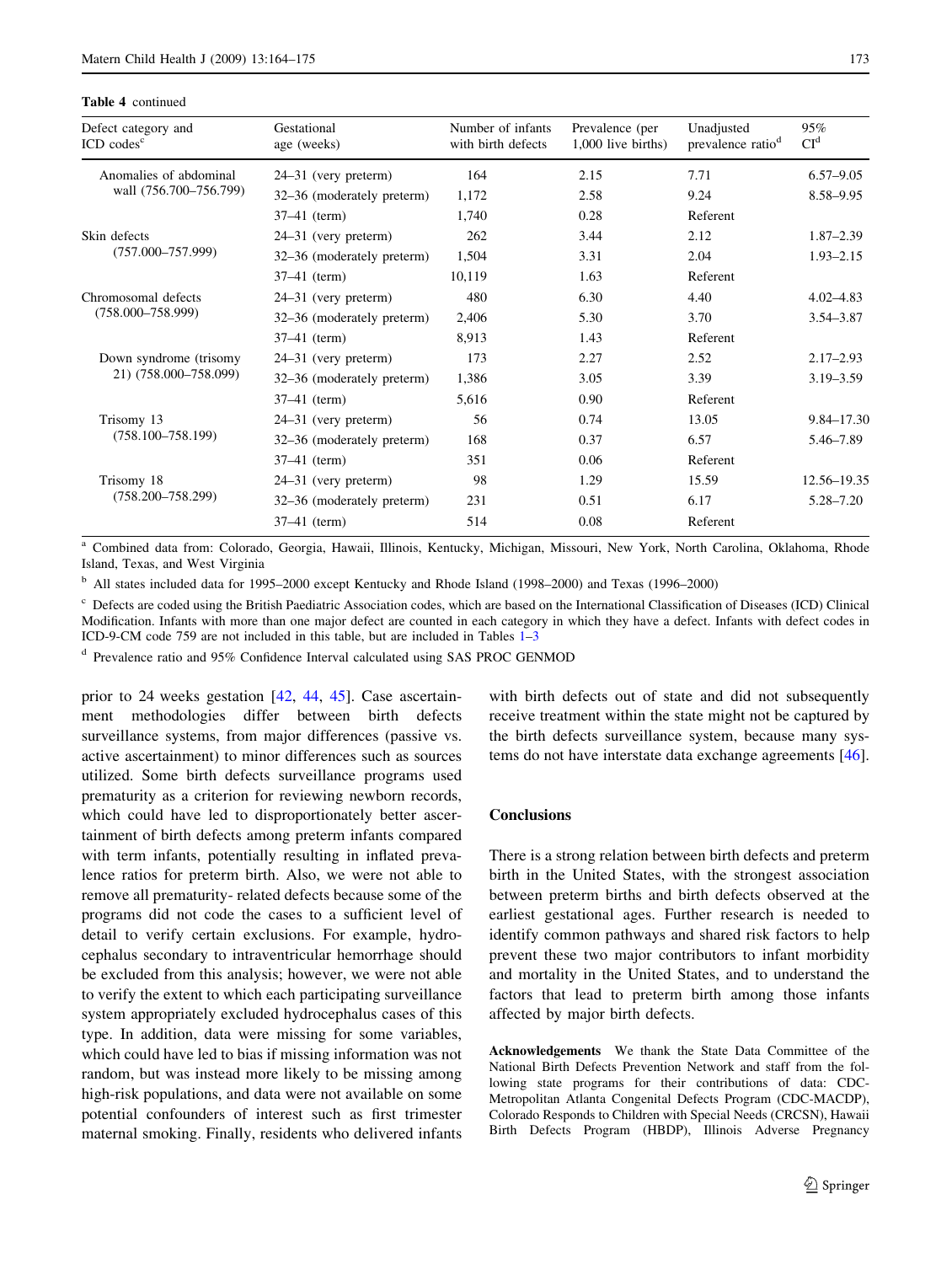<span id="page-10-0"></span>Outcomes Reporting System (APORS), Kentucky Birth Surveillance Registry, Michigan Birth Defects Registry (MBDR), Missouri Birth Defects Registry, New York State Congenital Malformations Registry (CMR), North Carolina Birth Defects Monitoring Program (NCBDMP), Oklahoma Birth Defects Registry (OBDR), Rhode Island Birth Defects Program, Texas Birth Defects Registry, and West Virginia Congenital Abnormalities Registry, Education and Surveillance System (WVCARES). We also thank Larry Edmonds and Owen Devine for their assistance and guidance and March of Dimes Foundation for their support of two analysts (J. Xing and N. Yuskiv) working on this project. This work was supported in part by the March of Dimes Foundation and the Centers for Disease Control and Prevention. The findings and conclusions in this report are those of the authors and do not necessarily represent the views of the Centers for Disease Control and Prevention.

## References

- 1. Petrini, J., Damus, K., Russell, R., Poschman, K., Davidoff, M. J., & Mattison, D. (2002). Contribution of birth defects to infant mortality in the United States. Teratology, 66(Suppl 1), S3–S6. doi:[10.1002/tera.90002.](http://dx.doi.org/10.1002/tera.90002)
- 2. Rasmussen, S. A., Moore, C. A., Paulozzi, L. J., & Rhodenhiser, E. P. (2001). Risk for birth defects among premature infants: A population-based study. The Journal of Pediatrics, 138(5), 668– 673. doi[:10.1067/mpd.2001.112249](http://dx.doi.org/10.1067/mpd.2001.112249).
- 3. Hoyert, D. L., Mathews, T. J., Menacker, F., Strobino, D. M., & Guyer, B. (2006). Annual summary of vital statistics: 2004. Pediatrics, 117(1), 168–183. doi:[10.1542/peds.2005-2587](http://dx.doi.org/10.1542/peds.2005-2587).
- 4. Institute of Medicine. (2006). Preterm birth: Causes, consequences, and prevention. Washington, DC: National Academies Press.
- 5. Grandi, C., Luchtenberg, G., & Rittler, M. (2007). The contribution of birth defects to spontaneous preterm birth. American Journal of Perinatology, 24(8), 487–492. doi[:10.1055/s-2007-](http://dx.doi.org/10.1055/s-2007-986682) [986682](http://dx.doi.org/10.1055/s-2007-986682).
- 6. Mili, F., Edmonds, L. D., Khoury, M. J., & McClearn, A. B. (1991). Prevalence of birth defects among low-birth-weight infants. A population study. American Journal of Diseases of Children, 145(11), 1313–1318.
- 7. Shaw, G. M., Savitz, D. A., Nelson, V., & Thorp, J. M. Jr. (2001). Role of structural birth defects in preterm delivery. Paediatric and Perinatal Epidemiology, 15(2), 106–109. doi[:10.1046/](http://dx.doi.org/10.1046/j.1365-3016.2001.00334.x) [j.1365-3016.2001.00334.x.](http://dx.doi.org/10.1046/j.1365-3016.2001.00334.x)
- 8. National Birth Defects Prevention Network (NBDPN). (2005). 2005 congenital malformations surveillance report. Birth Defects Research. Part A, Clinical and Molecular Teratology, 73(10), 758–853. doi[:10.1002/bdra.20214.](http://dx.doi.org/10.1002/bdra.20214)
- 9. Martin, J. A., Hamilton, B. E., Ventura, S. J., Menacker, F., & Park, M. M. (2002). Births: Final data for 2000. National Vital Statistics Reports, 50(5), 1–101.
- 10. Alexander, G. R., Himes, J. H., Kaufman, R. B., Mor, J., & Kogan, M. (1996). A United States national reference for fetal growth. Obstetrics and Gynecology, 87(2), 163–168. doi: [10.1016/0029-7844\(95\)00386-X](http://dx.doi.org/10.1016/0029-7844(95)00386-X).
- 11. Rothman, K. J., & Greenland, S. (1998). Modern epidemiology (2nd ed.). Philadelphia: Lippincott-Raven Publishers.
- 12. Centers for Disease Control and Prevention (CDC), National Center for Health Statistics (NCHS), Division of Vital Statistics, Natality public-use data on CDC WONDER On-line Database, 1995–2002, published November 2005. Accessed at: [http://wonder.](http://wonder.cdc.gov/wonder/help/Natality.html#) [cdc.gov/wonder/help/Natality.html#](http://wonder.cdc.gov/wonder/help/Natality.html#).
- 13. Kyrklund-Blomberg, N. B., Granath, F., & Cnattingius, S. (2005). Maternal smoking and causes of very preterm birth. Acta

Obstetricia et Gynecologica Scandinavica, 84(6), 572–577. doi: [10.1111/j.0001-6349.2005.00848.x.](http://dx.doi.org/10.1111/j.0001-6349.2005.00848.x)

- 14. Rosenberg, T. J., Garbers, S., Lipkind, H., & Chiasson, M. A. (2005). Maternal obesity and diabetes as risk factors for adverse pregnancy outcomes: Differences among 4 racial/ethnic groups. American Journal of Public Health, 95(9), 1545–1551. doi: [10.2105/AJPH.2005.065680](http://dx.doi.org/10.2105/AJPH.2005.065680).
- 15. Lynberg, M., & Edmonds, L. (1992). Surveillance of birth defects. In E. W. Halperin & E. L. Baker Jr. (Eds.), Public health surveillance (pp. 157-172). New York: Van Nostrand Reinhold.
- 16. Dolan, S. M., Gross, S. J., Merkatz, I. R., et al. (2007). The contribution of birth defects to preterm birth and low birth weight. Obstetrics and Gynecology, 110(2 Pt 1), 318–324.
- 17. Tanner, K., Sabrine, N., & Wren, C. (2005). Cardiovascular malformations among preterm infants. Pediatrics, 116(6), e833– e838. doi[:10.1542/peds.2005-0397.](http://dx.doi.org/10.1542/peds.2005-0397)
- 18. Resnik, R. (2002). Intrauterine growth restriction. Obstetrics and Gynecology, 99(3), 490–496. doi:[10.1016/S0029-7844\(01\)](http://dx.doi.org/10.1016/S0029-7844(01)01780-X) [01780-X.](http://dx.doi.org/10.1016/S0029-7844(01)01780-X)
- 19. Group, M. V. S. R. (1991). Prevention of neural tube defects: Results of the medical research council vitamin study. MRC vitamin study research group. Lancet, 338(8760), 131–137. doi: [10.1016/0140-6736\(91\)90133-A.](http://dx.doi.org/10.1016/0140-6736(91)90133-A)
- 20. Czeizel, A. E., & Dudas, I. (1992). Prevention of the first occurrence of neural-tube defects by periconceptional vitamin supplementation. The New England Journal of Medicine, 327(26), 1832–1835.
- 21. Berry, R. J., Li, Z., Erickson, J. D., et al. (1999). Prevention of neural-tube defects with folic acid in China. China-U.S. collaborative project for neural tube defect prevention. The New England Journal of Medicine, 341(20), 1485–1490. doi: [10.1056/NEJM199911113412001](http://dx.doi.org/10.1056/NEJM199911113412001).
- 22. Honein, M. A., Paulozzi, L. J., Mathews, T. J., Erickson, J. D., & Wong, L. Y. (2001). Impact of folic acid fortification of the US food supply on the occurrence of neural tube defects. Journal of the American Medical Association, 285(23), 2981–2986. doi: [10.1001/jama.285.23.2981.](http://dx.doi.org/10.1001/jama.285.23.2981)
- 23. Williams, L. J., Mai, C. T., Edmonds, L. D., et al. (2002). Prevalence of spina bifida and anencephaly during the transition to mandatory folic acid fortification in the United States. Teratology, 66(1), 33–39. doi:[10.1002/tera.10060.](http://dx.doi.org/10.1002/tera.10060)
- 24. Botto, L. D., Olney, R. S., & Erickson, J. D. (2004). Vitamin supplements and the risk for congenital anomalies other than neural tube defects. American Journal of Medical Genetics. Part C, Seminars in Medical Genetics, 125(1), 12–21. doi: [10.1002/ajmg.c.30004.](http://dx.doi.org/10.1002/ajmg.c.30004)
- 25. Canfield, M. A., Collins, J. S., Botto, L. D. et al. (2005). Changes in the birth prevalence of selected birth defects after grain fortification with folic acid in the United States: Findings from a multi-state population-based study. Birth defects Research. Part A, Clinical and Molecular Teratology, 73(10), 679–689. doi: [10.1002/bdra.20210](http://dx.doi.org/10.1002/bdra.20210).
- 26. Relton, C. L., Pearce, M. S., & Parker, L. (2005). The influence of erythrocyte folate and serum vitamin B12 status on birth weight. The British Journal of Nutrition, 93(5), 593–599. doi: [10.1079/BJN20041395.](http://dx.doi.org/10.1079/BJN20041395)
- 27. Siega-Riz, A. M., Savitz, D. A., Zeisel, S. H., Thorp, J. M., & Herring, A. (2004). Second trimester folate status and preterm birth. American Journal of Obstetrics and Gynecology, 191(6), 1851–1857. doi:[10.1016/j.ajog.2004.07.076.](http://dx.doi.org/10.1016/j.ajog.2004.07.076)
- 28. Honein, M. A., Paulozzi, L. J., & Watkins, M. L. (2001). Maternal smoking and birth defects: validity of birth certificate data for effect estimation. Public Health Reports, 116(4), 327–335.
- 29. Shah, N. R., & Bracken, M. B. (2000). A systematic review and meta-analysis of prospective studies on the association between maternal cigarette smoking and preterm delivery. American